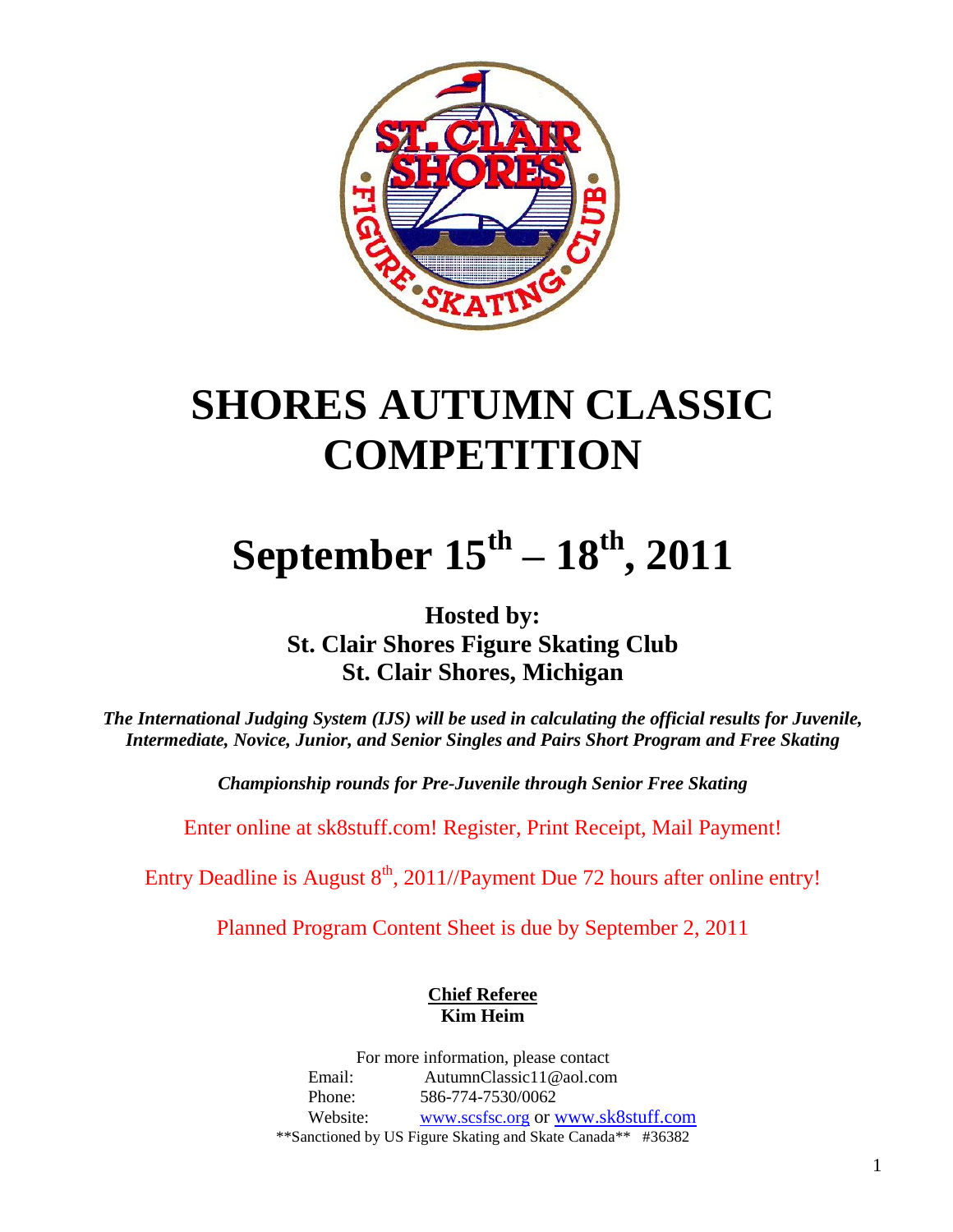## **OFFICIAL ANNOUNCEMENT SHORES AUTUMN CLASSIC 2011 September 15 h – 18th, 2011**

The 29<sup>th</sup> Annual SHORES AUTUMN CLASSIC invitational competition will be held at the St. Clair Shores Civic Arena, 20000 Stephens Drive, St. Clair Shores, MI, beginning Friday, September 16<sup>th</sup> and ending Sunday, September 18<sup>th</sup>, 2011. We may use Thursday, September 15<sup>th</sup> if necessary. The Shores Autumn Classic is sanctioned by U.S. Figure Skating and Skate Canada.

#### **CONTACT** – Angelika Morawski [AutumnClassic11@aol.com](mailto:AutumnClassic11@aol.com) 586-774-7530

**SANCTIONING:** This non-qualifying competition is sanctioned by U.S. Figure Skating and Skate Canada. The International Judging System will be used for all Juvenile, Intermediate, Novice, Junior, and Senior singles short program and free skating.

**RULES** – Shores Autumn Classic, 2011, will be conducted in accordance with the rules set forth in the 2012 edition of the U.S. Figure Skating rulebook. The rule numbers referenced in this announcement are from the 2012 USFS rulebook. Intermediate, Novice, Junior and Senior Short Programs will be those announced by U.S. Figure Skating for 2011-2012 season. At the referee's discretion, group sizes may exceed the current maximums stated in rulebook. Chief Referee: Kim Heim

**ELIGIBILITY** – Eligible competitors are current members in good standing of U.S. Figure Skating and/or Skate Canada and shall be eligible to enter events based on their test status as of August  $8<sup>th</sup>$ , 2011 Entrants may "skate up" a level but may not skate more than one level in any one event. Compulsory Moves and Spins may be ladies and men combined.

**PLANNED PROGRAM CONTENT SHEETS** – Competitors in the IJS events are *required* to submit a planned program Content Sheet. The PPCS is to be completed **online** no later than September 2<sup>nd</sup>, 2011 but can be updated up to September 12<sup>th</sup>. For those who do not submit the planned program content sheet online by August  $2^{nd}$  a \$25 processing fee will be incurred. **Please note that any PPCS submitted by paper, regardless of date, will incur the \$25 processing fee. Once entered, PPCS may be updated online at any time as often as is desired and without cost**. Please go to [www.usfsaonline.org](http://www.usfsonline.org/) and follow the instructions to complete your planned program content sheet. Designate Shores Autumn Classic to receive your forms.

**EVENTS AND AWARDS** – Low Beginner through Preliminary Free Skating, Open Juvenile Free Skating, Juvenile through Senior Short Program, Compulsory Moves, Spins, Test Track, and all Pairs events are final rounds. Pre-Juvenile Free Skate will have an initial round and final round where numbers warrant.. Juvenile Free Skate through Senior Free Skate will have an initial round and final round, where numbers warrant, but will not be a combined event with Juvenile through Senior Short Program; you may enter events separately. Low-level flights will be divided in age groups of 8-10 skaters whenever possible. All Pre-Juvenile and above events will be divided into groups approximately 12-18 based on random draws. Medals will be awarded for first, second, third and fourth places in initial and final rounds. A trophy will be awarded to the final round winners. Ribbons will be awarded for fifth through eighth places in the initial and final rounds.

#### *Competition Events:*

Single Free Skating (Low Beginner – Senior). Short Program (Juvenile – Senior) Test Track (Juvenile and Intermediate) – Judged with the 6.0 system Final rounds for Free Skating (Pre-Juvenile – Senior) Pairs Free Skating (Preliminary – Senior) Compulsory Moves (Basic Beginner – Pre-Juvenile) Spins (Pre-Preliminary – Senior)

*Practice ice* will be available at various times Friday through Sunday morning. Practice ice may be reserved online and at the competition, and will be scheduled on a first-come, first-served basis. A practice ice schedule will be posted on *www.sk8stuff.com* as well as mailed with each competitor's confirmation letter in early July. PI pre-payment form is located after the entry form.

**ENTRIES AND FEES** – Entries must be postmarked by **August**  $8^{\text{th}}$ , 2011. Spaces for IJS events are limited. Late entries will be accepted at the discretion of the competition chairman and referee only and must be accompanied by a \$25.00 late fee. Any change to skating level or event after deadline is subject to a \$25.00 change fee. All entry fees are payable in U.S. dollars only. MAKE CHECKS PAYABLE TO: SCSFSC. THERE WILL BE A \$25 SERVICE FEE ASSESSED FOR RETURNED CHECKS. No refunds after closing date unless event is canceled for lack of participation. Two entries constitute a competition in any event. An event DVD will be provided to each competitor at the conclusion of events, no DVDs will be mailed.

REGISTER ONLINE AT SK8STUFF.COM. OR SEND IN PAPER REGISTRATION. ENTRY DEADLINE IS AUGUST 8TH, 2011!!!!!!!

PAPER ENTRIES ACCEPTED WITH AN ADDITIONAL \$10 FEE.

VOUCHER AND PAYMENT DUE 72 HOURS AFTER ONLINE COMPLETION OF ONLINE ENTRY.

**NO REFUNDS WILL BE GIVEN FOR ANY REASON, INCLUDING MEDICAL ISSUES.**

| <b>FEES ARE AS FOLLOWS: Includes DVD of each event</b>            |
|-------------------------------------------------------------------|
| \$95 first Juvenile – Senior events, including Test Track         |
| \$50 each additional IJS singles event                            |
| \$85 first 6.0 event                                              |
| \$40 each additional 6.0 event                                    |
| \$100 first pairs event (\$50 per skater)                         |
| \$85/40/25 For first, second, third dance events (see dance page) |
| \$75 additional pairs event (\$37.50 per skater)                  |
| ** \$20 Final Round - Paid at Registration after qualifying **    |

**Mail your Entry Form/voucher with check (payable to SCSFSC) to:** *St. Clair Shores Figure Skating Club, Shores Autumn Classic, 20000 Stephens Drive, St. Clair Shores, MI 48080*

REGISTRATION - Beginning Friday, September 16<sup>th</sup> through Sunday, September 18<sup>st</sup>, the Registration Desk will be open one hour before the start of competition through the end of competition each day. Skaters must check in at least one (1) hour prior to their first event. Registration will be your final confirmation of competition time.

**SCHEDULING OF EVENTS AND PRACTICE ICE** – A tentative schedule of competition events will be posted on SCSFSC's homepage (*[www.scsfsc.org](http://www.scsfsc.org/)*) and The Figure Skater's Website (*[www.sk8stuff.com](http://www.sk8stuff.com/)*). All times are approximate. Please check with Registration for changes and exact times.

**Practice ice** will be available at various times Friday afternoon through Sunday morning. Practice ice will be sold on a first come first served basis both online and at the competition. All practice ice sessions will run 30 minutes at a charge of \$12.00 per session/person. . Reservations can be made online at [www.sk8stuff.com](http://www.sk8stuff.com/) **PRACTICE ICE WILL NOT BE SOLD OVER THE PHONE OR BY FAX. THERE WILL BE NO REFUNDS OF PRACTICE ICE SESSIONS NOT ATTENDED BY THE SKATER.**

**MUSIC** – Music must be left at the registration desk at the time of registration, at least 30 minutes before your event. Competitors must have extra copies of their music available at rink side. **CDs only** are acceptable, with one track, and must be clearly marked with name and event.

**OFFICIAL ARENAS** – All practice ice and competition events will take place at the St. Clair Shores Civic Arena, 20000 Stephens Drive, St. Clair Shores, Michigan 48080. The two ice surfaces measure 85' x 200'. The facility has locker rooms, ample parking and a concession area.

**Please Note: Depending on the amount of Applicants, Low Level skaters may start competing on Thursday, September 15 th late afternoon.**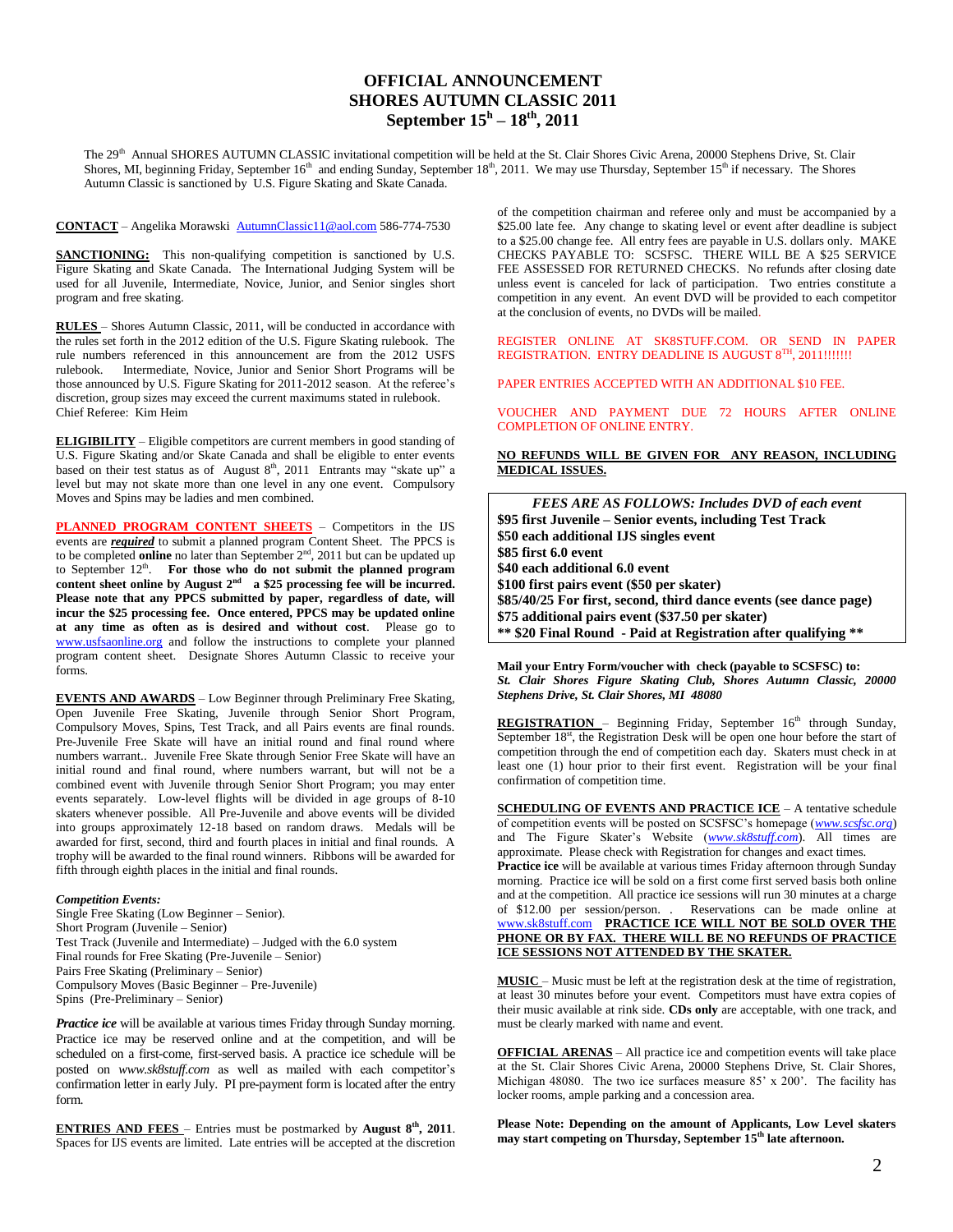# **Single Free Skating**

**\*\*\*Final Rounds for Pre-Juvenile through Senior IJS FS Events\*\*\***

**\*\*\* Qualifying rounds is for freeskating events only, Juvenile-Senior \*\*\***

**\*\*\* Short Programs will be skated as a separate event and IJS will be used for Juvenile-Senior \*\*\***

#### **Free Skating Events – Well Balanced Program and Competitive Test Track – For the purpose of reference, the rules cited are taken from the 2011 USFS Rulebook.**

Skaters may enter the event for which they have passed the required test or one level higher (i.e. skaters may "skate up" on level) except as noted below. Skaters may enter EITHER the new test track or the well-balanced free skate track, but **not BOTH**. All Test Track events will be judged under the 6.0 system. Deductions will be made for skaters including elements not permitted in the event description.

#### **Program requirements not specified below are defined in the US Figure Skating Rulebook rules 3630 – 3820**

#### **All Programs are +/- 10 seconds**

#### **All events include rule changes as of June 1, 2011**

#### **Limited Beginner Test Track: 1:1/2 minutes**

Must not have passed the Pre-Preliminary Free Skating test

or its equivalent. **Max: 5 jump elements**: Jumps with not more than one half rotation (front to back or back to front) Max 2 jump sequences, Max 2 of any same jump. Max 2 spins, two upright, no change of foot, no flying entry, min 3 revs., connecting moves and steps throughout

#### **Beginner***:* **1:1/2 minutes**

 Max 5 jump elements: Jumps with not more than one half rotation (front to back or back to front including half-loop). Single rotation jumps: Salchow and toe loop only. Max 2 jump combo/sequences; Max 2 of same jump Max 2 spins, two upright, change of foot optional, Min 3 revs, Connecting moves and steps throughout

#### **Low Beginner: 1½ minutes**

Must not have passed the Pre-Preliminary Free Skating test or its equivalent. May include any half revolution jumps plus Salchow, toe-loops and halfloops. May not include flying spins, combination spins or backspins.

#### **High Beginner: 1½ minutes**

Must not have passed the Pre-Preliminary Free Skating test or its equivalent. May include any half revolution jumps plus Salchow, toe-loops, halfloops and loops. May not include flying spins.

**Pre-Preliminary: 1½ minutes 3711**

Must have passed the Pre-Preliminary Free Skating test & no higher.

**Pre-Preliminary Limited: 1 ½ minutes 3711**

Must have passed the Pre Preliminary FS but not higher. May not include axels, double jumps or flying spins.

#### **Pre- Preliminary Test Track: 1 ½ minutes**

Must have passed the Pre Preliminary FS but no higher

Max 5 jump elements: Jumps with not more than one half rotation (front to back and back to front including half-loop). Single rotation jumps: Salchow and toe loop. Max 2 jump combo/sequences. Max 2 of same jump, Max 2 spins, two spins of a different nature, one position only, no change of foot, no flying entry, min 3 revs.

**Preliminary: 1½ minutes 3701**

Must have passed the Preliminary Free Skating test & no higher.

#### **Preliminary Test Track: 1½ minutes**

Must have passed the Preliminary Free Skating test & no higher.

**Max: 5 jump elements***;* Single jumps (no Axels); Jump combos & sequences allowed. Max 2 spins, one in one position, no change of foot, no flying entry, one consisting of front scratch to back scratch , min 3 each foot. Connecting steps throughout.

#### **Preliminary Limited: 1½ minutes 3701**

Must have passed the Preliminary Free Skating test & no higher. May include Axels. May not include double jumps or flying spins.

**Pre Juvenile: 2 minutes 3691**

Must have passed the Pre-Juvenile Free Skating test & no higher.

#### **Pre Juvenile Test Track: 2 minutes 3691**

Must have passed the Pre-Juvenile Free Skating test & no higher.

**Max: 5 jump elements**; Single jumps (no Axels); 2 Jump combinations/sequences. **2 spins max, One spin in one position, no change of foot***,* (min 3 revs); (no flying spins) 1 must be a combination spin (camel spin to forward sit spin) change of foot optional, 1 Step sequence—full ice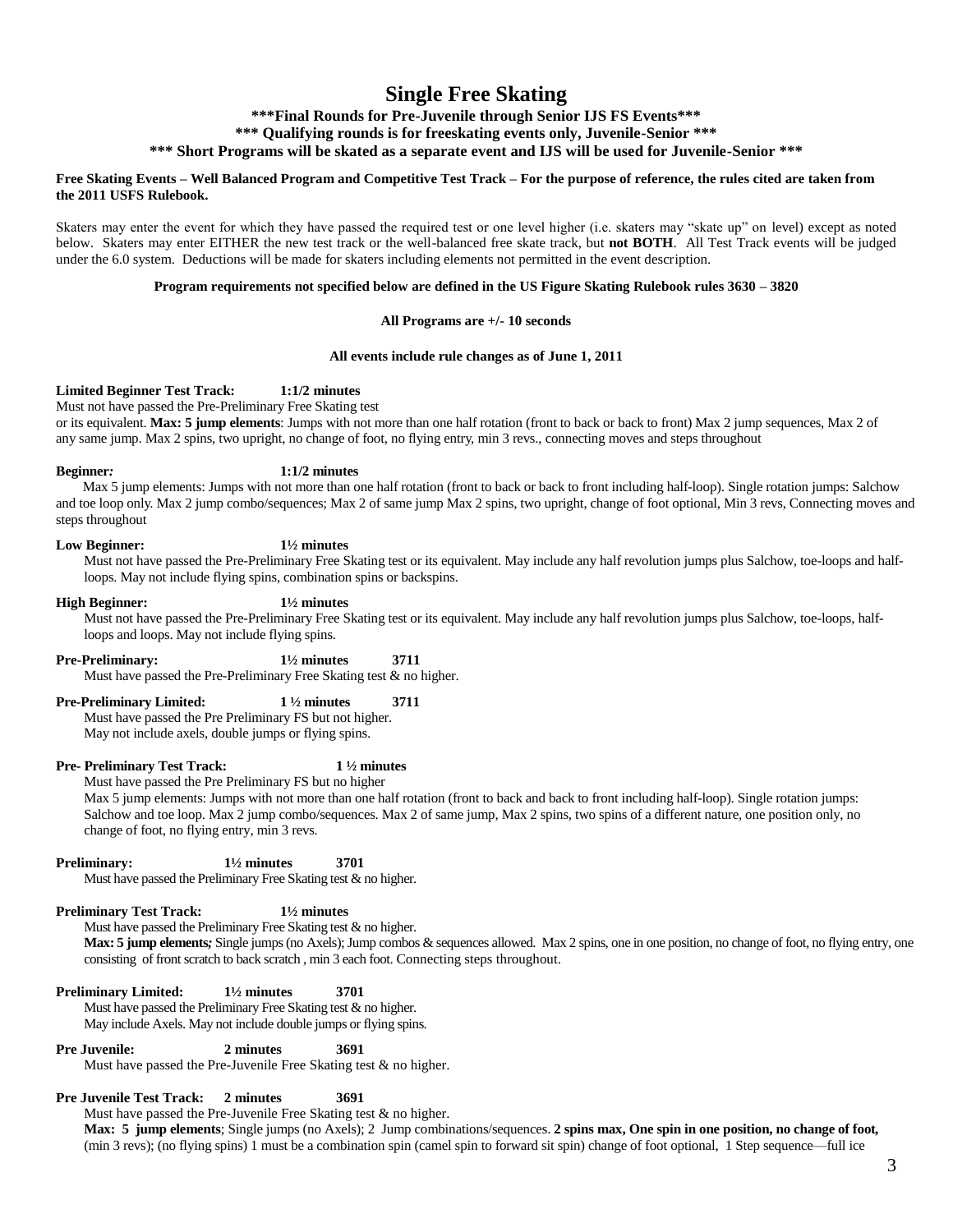**Juvenile (IJS): 2¼ minutes 3681**

Must not have reached the age of 14 years old as of the closing date. Must have passed the Juvenile Free Skating test & no higher.

**Juvenile Test Track (6.0): 2¼ minutes 3681**

Skaters must have passed the Juvenile Free Skating test & no higher. (No age restrictions.)

**Max: 5 jumping elements***.* Any single jumps and jump

combinations with not more than 1½ rotation. (Axel permitted).

**Max 2 spins. One in one position, no change of foot, (min 4 revs) one combo with one change of foot and at least one change of position, must include two basic position, solo spin may fly, one step sequence utilizing the full ice 1 full-ice step sequence***:* straight line, circular, or serpentine.

**Open Juvenile (6.0): 2¼ minutes 3681**

Must be 14 years old or older as of closing date. Must have passed the Juvenile Free Skating test & no higher.

#### **Intermediate (Test Track 6.0): 2½ minutes**

Must have passed the Intermediate Free Skating test & no higher.

**Max: 6 jumping elements***.* Any single jumps. Double jumps may only be the double Salchow and the double toe loop. Max 3 jump combos/sequences, Max 2 of same of any jump, **max 2 spins***:* one must be a flying spin (min 5 revs) one must be a combo spin with at least one change of foot and at least one change of position (min 4 revs), one step sequence utilizing full ice

#### **Intermediate (IJS): 2½ minutes 3672**

Must have passed the Intermediate Free Skating test & no higher

# **Single Free Skating (cont.)**

#### **Novice Test Track ( 6.0): Ladies - 3 minutes; Men - 3½ minutes** Must have passed the Novice Free Skating test & no higher.

**Max 7 jumping elements for men; 6 for ladies***:* Any single jumps. Double jumps may only be the double Salchow, double toe loop and the double loop. Max of 3 Jump combinations and sequences allowed. Max 2 of any same type of jump, *3 spins:* Any position (min 6 revolutions) 1 must be a combination spin with at least one change of foot (min 5 revolutions on each foot). May include flying spins.

**1 step or spiral sequence***:* (see Rule 3660 for description).

**Novice (IJS): Ladies - 3 minutes; Men - 3½ minutes 3663** Must have passed the Novice Free Skating test & no higher.

**Junior Test Track (6.0): Ladies - 3½ minutes; Men - 4 minutes** Must have passed the Junior Free Skating test & no higher. **Max 8 jumping elements for men; 7 for ladies:** Any single jumps and double jumps may only be the double Salchow, double toe loop, double loop and the double flip. Jump combinations and sequences allowed.

**3 spins:** 1 must be a flying spin, 1 must be a solo spin (6 revolutions each) and 1 must be a combination spin consisting of all three positions and one change of foot (minimum 2 in each position and minimum 5 revolutions on each foot). **Steps:** 1 different step sequence (see rule **3650 for description)**

#### **Junior (IJS): Ladies - 3½ minutes; Men - 4 minutes 3653**

 Must have passed the Junior Free Skating Test. Requirements can be found at usfigureskating.org.

#### **Senior (IJS): Ladies - 4 minutes; Men - 4½ minutes 3643** Must have passed the Senior Free Skating test.

**Senior Test Track (6.0) Ladies - 4 minutes; Men - 4½ minutes** Must have passed the Senior Free Skating test. **Max 8 jumping elements for men; 7 for ladies:** At least 4 different double jumps. 1 must be a double Lutz. Jump combinations and sequences allowed. **3 spins**: 1 must be a flying spin, 1 must be a solo spin, (min 6 revolutions on all solo spins). 1 must be a spin combination consisting of all three positions and one change of foot (minimum 2 in each position and minimum 5 revolutions on each foot).

Steps, Men: **2 different step sequences.** Steps, Ladies: **1 step sequence and 1 spiral sequence.** 

**(see Rule 3640 for spiral sequence description).**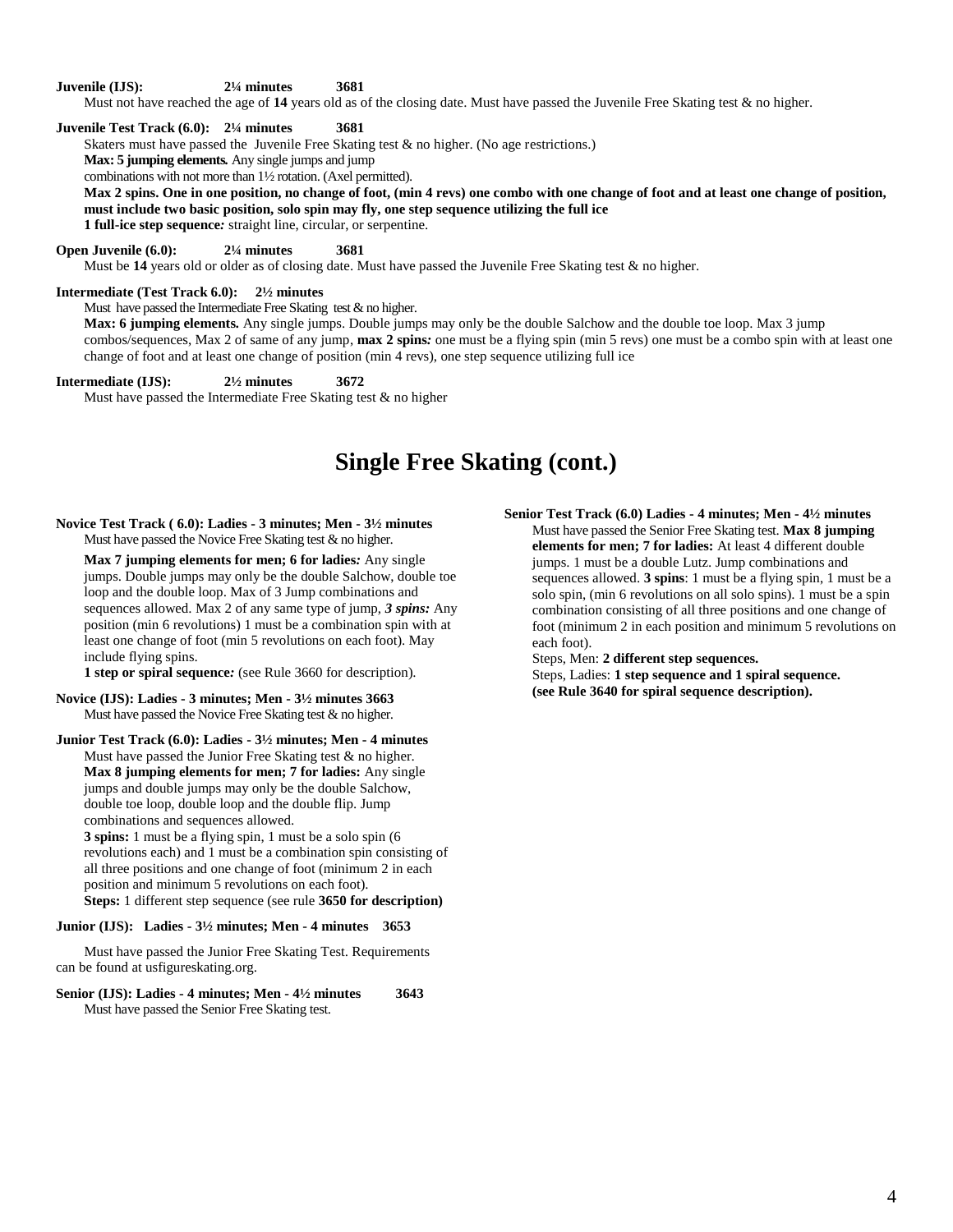# **Short Programs** (with music)

#### **Additional program requirements as defined in the US Figure Skating Rulebook 3610-3621**

#### **Juvenile Short Program (IJS): max 2 minutes**

- 1. Jump combination one double jump and one single jump or two double jumps
- 2. Axel (may not be repeated)
- 3. Solo Jump double jump preceded by connecting steps and/or other free skating movements (may not be repeated)
- 4. Solo spin minimum 5 revolutions in position (may commence with a jump)
- 5. Spin combination only one change of foot and at least one change of position (4 revs each foot)
- 6. Step sequence straight line, circular, or serpentine

## **Intermediate Short Program (IJS): max 2 minutes**

#### As stated by the current US Figure Skating Rulebook (3671)

#### **Novice Short Program (IJS***):* **max 2 min 30 sec**

As stated by the current US Figure Skating Rulebook (3661, 3662)

#### **Open Juvenile Short Program (6.0): max 2 minutes**

- 1. Jump combination two single jumps or one double jump and one single jump
- 2. Axel (may not be repeated)
- 3. Solo Jump single jump, double toe-loop jump or double Salchow jump (may not be repeated)
- 4. Solo spin— minimum 5 revolutions in position
- (may commence with a jump)
- 5. Spin combination only one change of foot and at least one change of position (4 revs each foot)
- 6. Step sequence —straight line, circular, or serpentine

#### **Junior Short Program (IJS): max 2 min 50 sec**

Requirements can be found at usfigureskating.org. (3651, 3652). *Elements to be skated will be for the 2011-2012 competitive season*

**Senior Short Program (IJS): max 2 min 50 sec** As stated by the current US Figure Skating Rulebook (3641, 3642)

# **Pairs Short Program and Free Skating**

#### **Balanced program requirements as defined in the US Figure Skating Rulebook 4030 – 4125**

#### **Requirements can be found at usfigureskating.org**

| <b>Pre-Juvenile</b> | 2 minutes                                                                  | 4091                 | Junior SP (IJS):                      | 2:50 minutes                                         | 4051 |
|---------------------|----------------------------------------------------------------------------|----------------------|---------------------------------------|------------------------------------------------------|------|
|                     | Must have passed the Preliminary Pair test $\&$ no higher.                 |                      |                                       | Must have passed the Junior Pair test $\&$ no higher |      |
| Juvenile (IJS):     | $2\frac{1}{2}$ minutes<br>Must have the Juvenile Pair test $\&$ no higher. | 4081                 | Junior FS (IJS):                      | 4:00 minutes                                         | 4052 |
|                     |                                                                            |                      |                                       | Must have passed the Junior Pair test $\&$ no higher |      |
| Intermediate (IJS): | 3 minutes<br>Must have passed the Intermediate Pair test $\&$ no higher.   | 4071                 | Senior SP (IJS):                      | 2:50 minutes                                         | 4041 |
| Novice SP (IJS):    |                                                                            | 2:50 minutes<br>4061 | Must have passed the Senior Pair test |                                                      |      |
|                     | Must have passed the Novice Pair test $&$ no higher                        |                      | Senior FS (IJS):                      | 4:30 minutes                                         | 4042 |
| Novice FS (IJS):    | 3:30 minutes<br>Must have passed the Novice Pair test $\&$ no higher       | 4062                 | Must have passed the Senior Pair test |                                                      |      |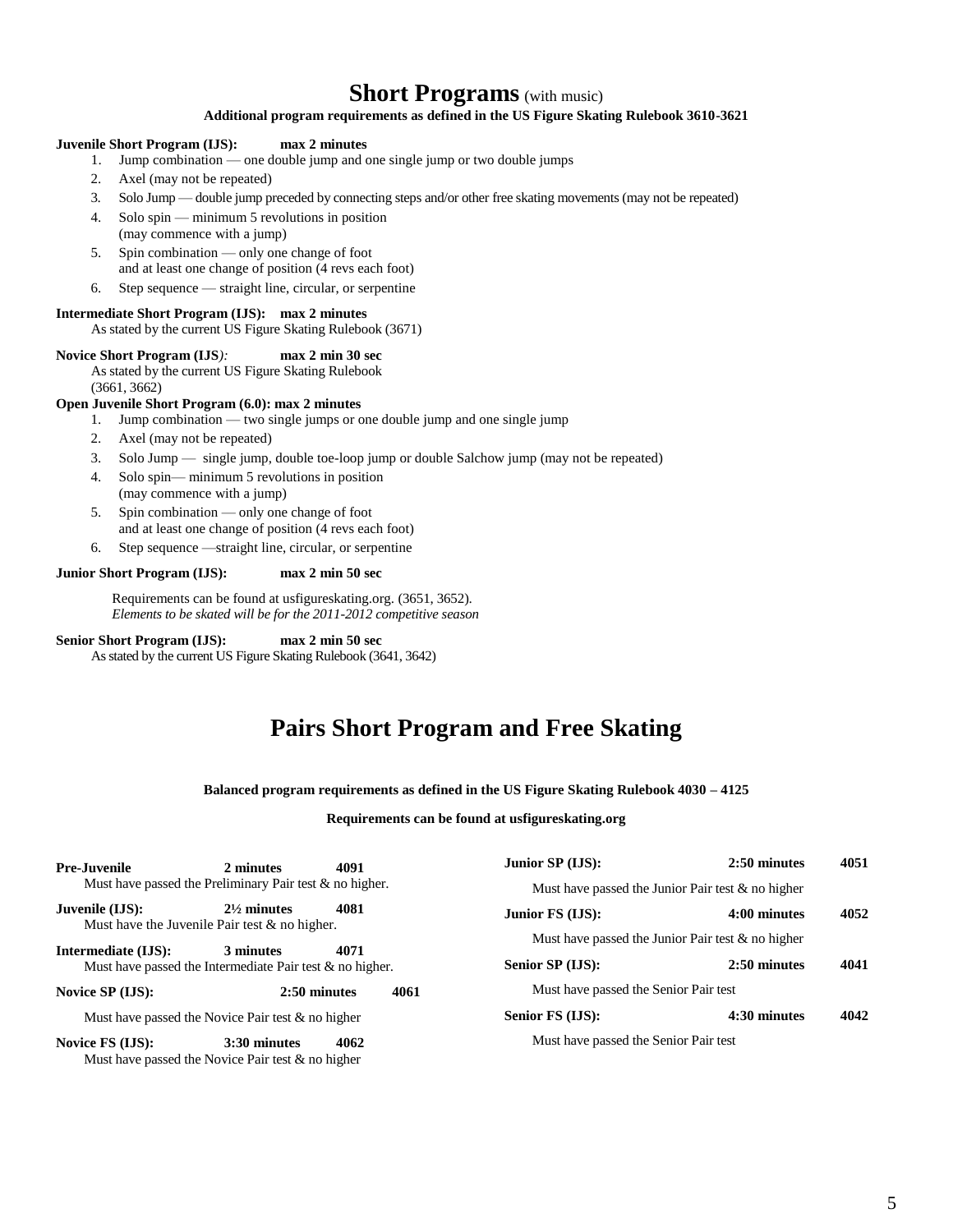# **Compulsory Moves Event (no music)**

NOTE: Test requirements are the same as listed under Single Free Skating Events

Boys and girls may compete together low beginner, high beginner, and pre-preliminary

All events shall be skated without music, in a program using half the ice surface. Skaters may not exceed the stated time limit. If a program exceeds the time limit, that portion of the program will not be judged. All times listed are maximum. Skaters may skate up one level, but may not skate at more than one level.

Combination jumps are to have no change of foot or turns in between. Axels are considered a single jump. Additional jumps, spins, or footwork are not permitted. Failed maneuvers may not be re-skated. Moves must be skated as listed, but may be skated in any order.

| <b>BASIC BEGINNER</b> | Open to skaters who have passed no higher than Basic Skills Badge 8 or its equivalent. Skating groups will<br>be divided by age.<br>1 minute or less<br>1. Bunny Hop<br>2. 3-turn sequence<br>3. Forward and backward crossovers (minimum 4 each foot)<br>4. Any stop                                                                             |
|-----------------------|---------------------------------------------------------------------------------------------------------------------------------------------------------------------------------------------------------------------------------------------------------------------------------------------------------------------------------------------------|
| <b>LOW BEGINNER</b>   | 1 minute or less<br>$\frac{1}{2}$ revolution jump<br>1.<br>2.<br>Toe-loop<br>Two foot spin (minimum 3 revolutions)<br>3.<br>4.<br>Lunge                                                                                                                                                                                                           |
| <b>HIGH BEGINNER</b>  | 1 minute or less<br>Waltz Jump<br>1.<br>Salchow jump or toe loop<br>2.<br>Half Jump<br>3.<br>Forward upright scratch spin (minimum 3 revolutions)<br>4.<br>5.<br>Forward spiral                                                                                                                                                                   |
| PRE-PRELIMINARY       | 1 ¼ minutes or less<br>Flip Jump<br>1.<br>$Single - single jump combination (no axel)$<br>2.<br>Loop Jump<br>3.<br>Forward Sit Spin (minimum 3 revolutions)<br>4.<br>Forward outside edge spiral<br>5.                                                                                                                                            |
| PRELIMINARY           | $1\frac{1}{2}$ minutes or less<br>Single jump (may not be repeated in combination)<br>1.<br>$Single - Single jump combination$<br>2.<br>One foot back spin (position optional, may not commence with a jump, minimum 3 revolutions)<br>3.<br>Edge Spiral, spread eagle or Ina Bauer<br>4.<br>Step Sequence<br>5.                                  |
| <b>PRE-JUVENILE</b>   | 1 1/2 minutes or less<br>Single or Double jump (may not be repeated)<br>1.<br>Single-single jump combination (must include loop)<br>2.<br>Solo spin (may not commence with a jump, minimum 4 revolutions)<br>3.<br>Combination spin with one change of foot, no change of position (may not commence with a jump,<br>4.<br>minimum 4 revolutions) |

5. Step Sequence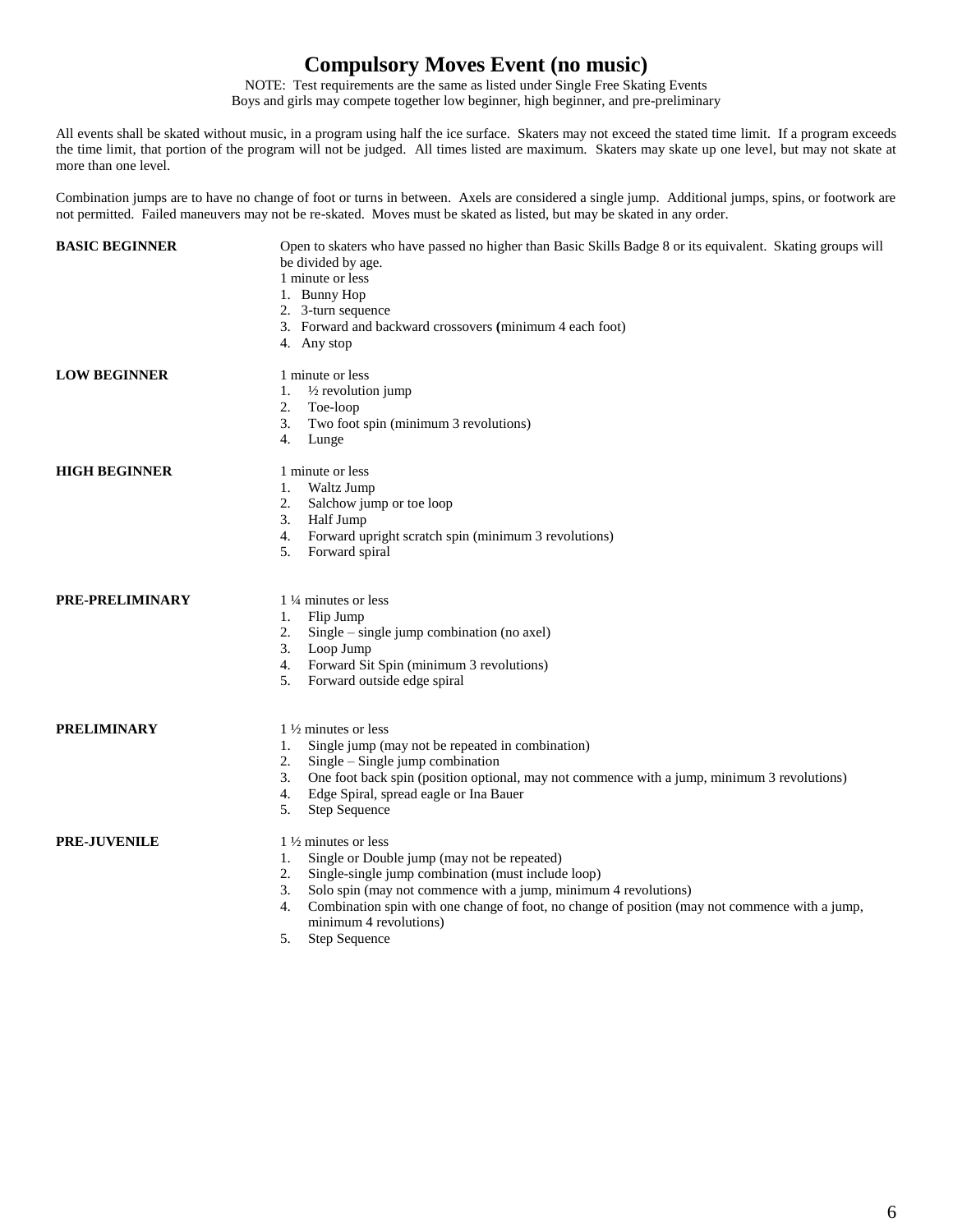# **Spins Event (no music)**

NOTE: Test requirements are the same as listed under Single Free Skating Events

Boys and girls may compete together low beginner, high beginner, and pre-preliminary

All events shall be skated without music, in a program using half the ice surface. Skaters may not exceed the stated time limit. If a program exceeds the time limit, that portion of the program will not be judged. All times listed are maximum. No jumps are allowed.

Two marks will be awarded, one for technical merit and the other for presentation of the elements. The technical merit mark will include quality of spins such as centering, speed of rotations, positions, revolutions, and difficulty of footwork. The presentation mark will include ice utilization, flow, quality of field elements and creativity.

| PRE-PRELIMINARY                       | 1 minute maximum (3 revolution minimum)<br>One foot forward spin, scratch optional<br>1.<br>2.<br>Camel spin<br>3.<br>Sit Spin<br>4.<br>Spiral                                                                                                                                                                                                                        |
|---------------------------------------|-----------------------------------------------------------------------------------------------------------------------------------------------------------------------------------------------------------------------------------------------------------------------------------------------------------------------------------------------------------------------|
| <b>PRELIMINARY</b>                    | $1\frac{1}{2}$ minutes maximum (4-revolution minimum)<br>Upright spin, no laybacks<br>1.<br>2.<br>Sit spin<br>3.<br>Back scratch spin<br>Spiral, bauer, or spread eagle<br>4.<br>Footwork sequence of any pattern<br>5.                                                                                                                                               |
| PRE-JUVENILE/<br><b>JUVENILE</b>      | Combined Level Event. $1\frac{1}{2}$ minutes maximum (4-revolution minimum)<br>1. Camel spin<br>2.<br>Combination spin with only one change of foot and one spin must be a sit spin<br>3.<br>Layback or Attitude Spin (Ladies) or Forward Camel spin (Men)<br>Spiral, bauer, or spread eagle<br>4.<br>Footwork sequence of any pattern<br>5.                          |
| <b>INTERMEDIATE/</b><br><b>NOVICE</b> | Combined Level Event. 2 minutes maximum (5 revolution minimum)<br>1. Flying spin<br>2.<br>Layback or Attitude Spin (ladies) or Forward Camel Spin (Men)<br>3.<br>Combination spin with three different positions and only one change of foot (5 revolution minimum each foot)<br>Spiral, bauer, or spread eagle<br>4.<br>Footwork sequence of any pattern<br>5.       |
| <b>JUNIOR/SENIOR</b>                  | Combined Level Event. $2\frac{1}{2}$ minutes maximum (8 revolution minimum)<br>Flying spin<br>1.<br>Layback or Attitude Spin (Ladies) or Forward Camel Spin (Men)<br>2.<br>3.<br>Combination spin with three positions and only one change of foot (6 revolution minimum each foot)<br>Spiral, bauer, or spread eagle<br>4.<br>5.<br>Footwork sequence of any pattern |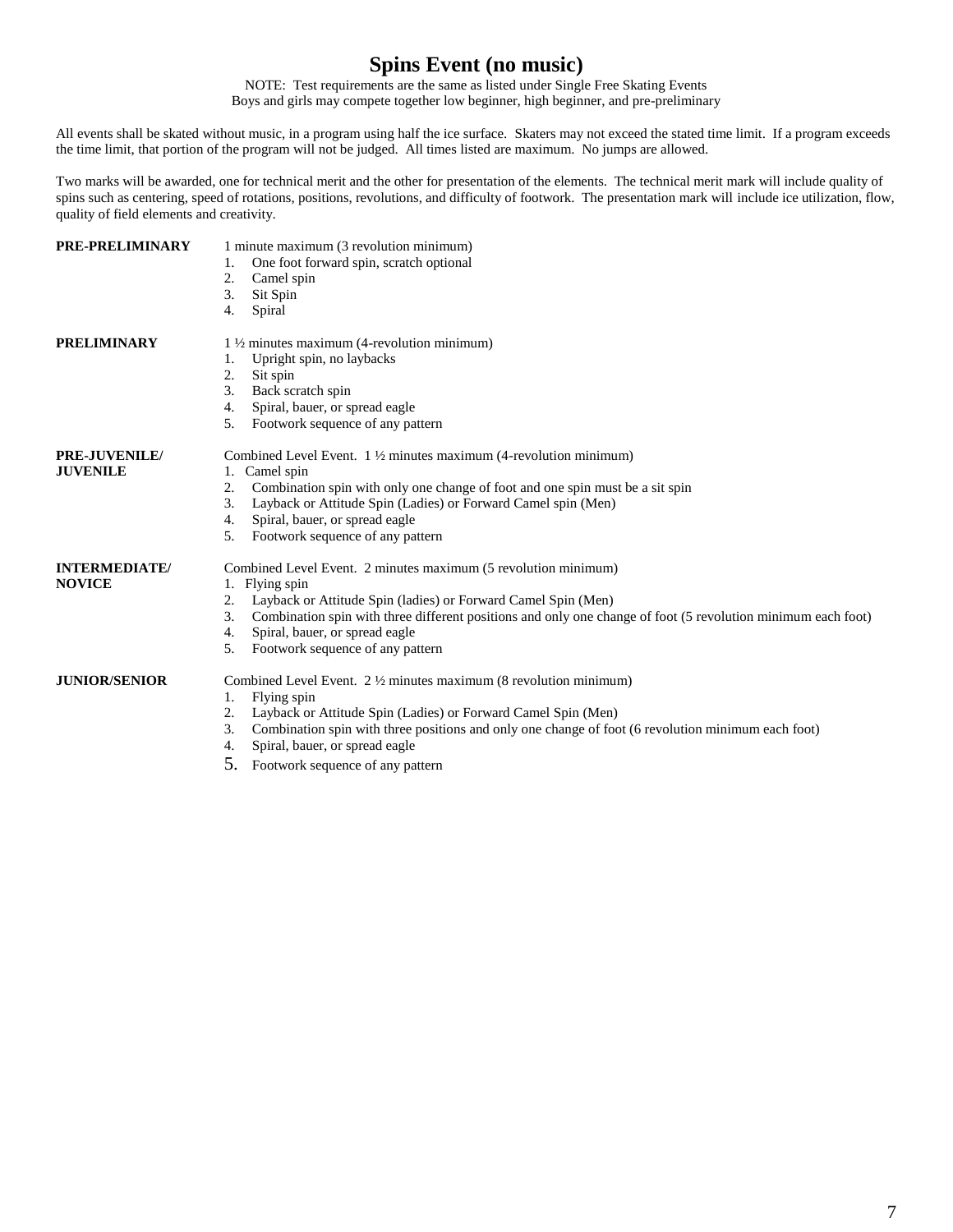**By request of the many dancers we have in the Detroit and surrounding areas, the 2011 Shores Autumn Classic has added a Pro-Am dance event to accompany all the solo dance and solo OD events we are holding. Currently, we are anticipating that all dance events will be held on Sunday, September 18.** 

# **Sunday Solo Dance and Solo Short Dance** (6.0)

Solo dance will be two patterns only (3 for Fourteenstep and 4 for Kilian) and is open to men and ladies. The dances you wish to enter may be selected from those listed in the selected category. Skaters may enter up to 4 of the listed dances. Each dance will be awarded medals. Category awards will be presented based on points earned in PreBronze, Bronze, Silver and Gold levels, Adult Preliminary/PreSilver, Adult Silver/Gold. All test requirements are regular, solo, adult or masters tests. Skaters will be entered into the dances combined across the event levels (i.e. all Cha Chas will skate as one group). If enough entries are received to divide the dances into groups, they will be divided by category levels.

#### **Events:**

**Pre-Bronze:** May have passed up to 2 PreBronze dances. *Dance events:* Dutch Waltz, Canasta Tango, Rhythm Blues; Cha-Cha, Fiesta Tango, Swing Dance.

**Bronze:** May have passed all Preliminary dances, but no higher than all Bronze dances. *Dances:* Swing Dance, Cha Cha, Fiesta Tango; Hickory Hoedown, Willow Waltz, Ten Fox; Fourteenstep, European Waltz, Foxtrot.

**Silver:** May have passed all Bronze dances, but no higher than all Silver dances. *Dances:* Fourteenstep, European Waltz, Foxtrot; American Waltz, Tango, Rocker Foxtrot; Kilian, Blues, Paso Doble, Starlight Waltz.

**Points will be accumulated for every solo dance as follows per event:** 

**Gold:** May have passed all Sliver dances. *Dances:* Kilian, Blues, Paso Doble, Starlight Waltz; Viennese Waltz, Westminster Waltz, Quickstep, Argentine Tango; Rhumba, Cha Cha Congelado, Silver Samba.

**\*Adult – Preliminary/PreSilver:** May not have passed more complete PreSilver dance. *Dance events:* Canasta Tango, Cha-Cha, Willow Waltz, Ten Fox, Fourteenstep, Rocker Foxtrot.

**\*Adult – Silver/Gold:** May have passed at least one Silver dances. *Dance events:* Foxtrot, American Waltz, Tango, Blues, Kilian, Quickstep.

*\*Adults may enter regular track solo dance events* 

| # of competitors                     | $2 - 4$        | $5+$ | $2 - 4$         | $5+$ | $2 - 4$         | $5+$            | $2 - 4$                    | $5+$            |                 | $5+$             |
|--------------------------------------|----------------|------|-----------------|------|-----------------|-----------------|----------------------------|-----------------|-----------------|------------------|
| Place                                | ⊿ st           | ⊿ st | 2 <sup>nd</sup> | ეnd  | 3 <sup>rd</sup> | 3 <sup>rd</sup> | $\overline{4}^{\text{rd}}$ | 4 <sup>th</sup> | $5^{\text{th}}$ | 6 <sup>th</sup>  |
| <b>Preliminary Dances</b>            | 6              | 6.6  | 5               | 5.5  | 4               | 4.4             | 3                          | 3.3             | 2.2             | 1.1              |
| Pre-Bronze Dances                    | 7              | 7.7  | 6               | 6.6  | 5               | 5.5             | 4                          | 4.4             | 3.3             | $2.2\phantom{0}$ |
| <b>Bronze Dances</b>                 | 8              | 8.8  | 7               | 7.7  | 6               | 6.6             | 5                          | 5.5             | 4.4             | 3.3              |
| <b>Pre-Silver Dances</b>             | 9              | 9.9  | 8               | 8.8  | 7               | 7.7             | 6                          | 6.6             | 5.5             | 4.4              |
| <b>Silver Dances</b>                 | 10             | 11   | 9               | 9.9  | 8               | 8.8             | 7                          | 7.7             | 6.6             | 5.5              |
| Pre-Gold Dances                      | 11             | 12.1 | 10              | 11   | 9               | 9.9             | 8                          | 8.8             | 7.7             | 6.6              |
| Gold Dances                          | 12             | 13.2 | 11              | 12.1 | 10              | 11              | 9                          | 9.9             | 8.8             | 7.7              |
| Adult Preliminary, PreBronze, Bronze | 6              | 6.6  | 5               | 5.5  | 4               | 4.4             | 3                          | 3.3             | 2.2             | 1.1              |
| Adult PreSilver; Silver              | $\overline{ }$ | 7.7  | 6               | 6.6  | 5               | 5.5             | 4                          | 4.4             | 3.3             | $2.2\phantom{0}$ |
| Adult PreGold; Gold                  | 8              | 8.8  | 7               | 7.7  | 6               | 6.6             | 5                          | 5.5             | 4.4             | 3.3              |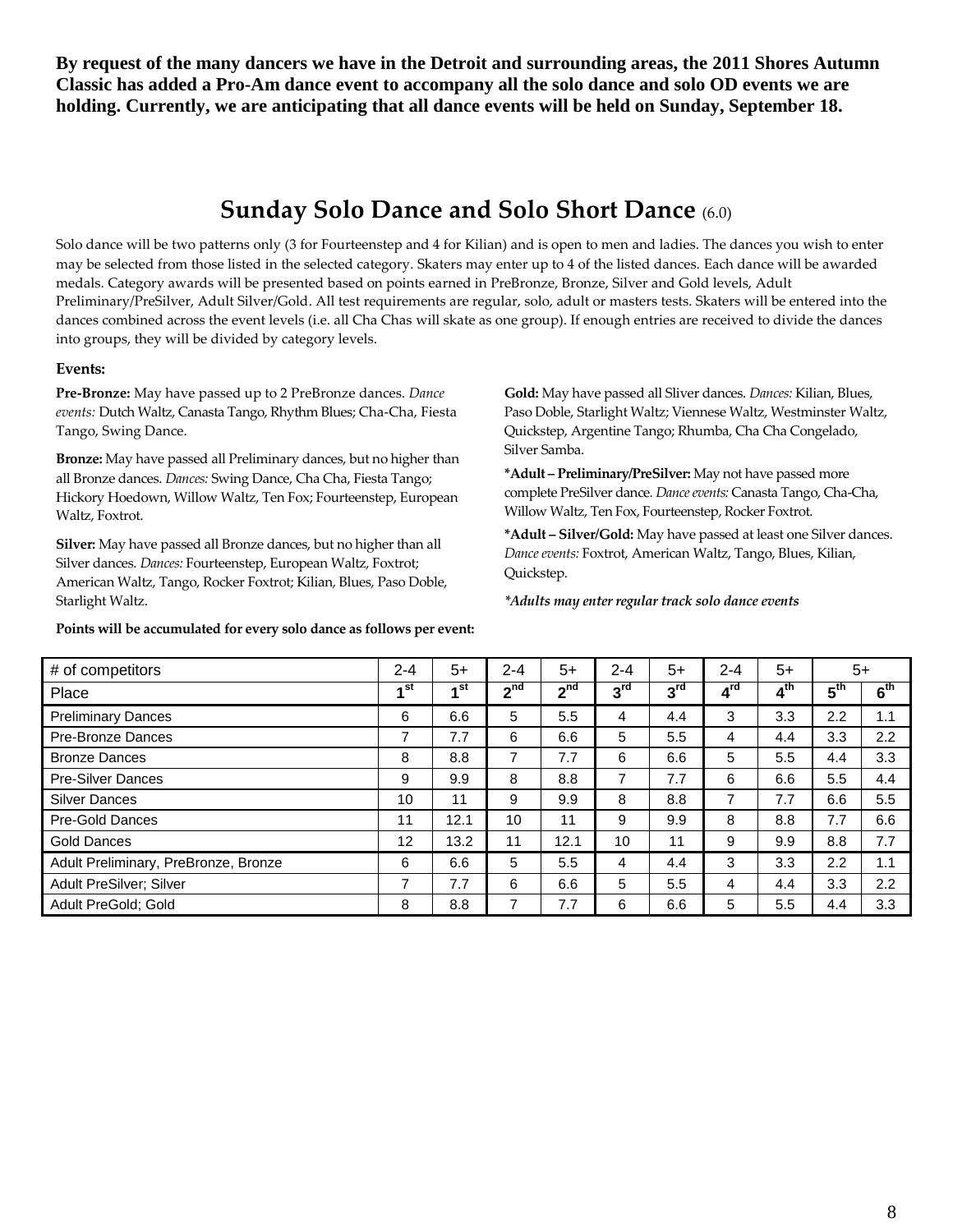# Solo **Short Dance**

*Beginner SD*: May have passed up to complete PreBronze dances Pattern Dance is Canasta Tango *Low SD:* May have passed up to complete PreSilver dances Pattern Dance is Tango *High SD:* Must have passed one Silver dance or higher Pattern Dance is Argentine Tango

#### **Regulations for Solo Short Dance:**

Similar general rules to the Short Dance for couples as applicable to a solo dancer, except for lifts and couple spins. See 4260, 4311B rulebook. See Rule 4311B, and any communications from US Figure Skating regarding the SD. Vocals ok. Duration: 2 Minutes +10 seconds.

Rhythm: "50s, 60s & 70s" (same as designated for Junior/Senior SD for 2011-2012).

# **Couple Compulsory (Pattern) Dance**

*Skaters may compete at two levels of dance. Dances for 2011-2012 competitive season. \*\*2 dances will be skated — Dance with \* and one to be drawn from the remaining dances listed. Final dance will break a tie.* 

**Preliminary:** For beginning couple dancers. *Dances* Rhythm Blues and Canasta Tango

**Pre-Juvenile:** Both must have passed 2 Preliminary dance tests but no higher than the Pre-Bronze Dance test. *Dances:* Cha Cha and Swing Dance **\*\*Juvenile:** Both must have passed the Preliminary Dance test.

*Dances:* \*Ten Fox, Fiesta Tango, Willow Waltz

**\*\*Intermediate:** Both must have passed the Bronze Dance test. *Dances:* \*European Waltz, Fourteenstep, Rocker Foxtrot

**\*\*Novice:** Both must have passed at least one Silver dance test. *Dances:* \*Paso Doble, Blues, American Waltz

# **Pro-Am Dance**

**Pro-Am Events:** A dance couple will consist of an eligible skater and a pro. Competitors may not enter an event below their completed test level (either adult or standard track) as of the deadline for entries. Competitors may skate up one level. If entries warrant, events may be divided by age. The 6.0 judging system will be used for these events.

Please check the dance events you are entering; write in the name and club of your pro. Each individual dance is an event. You may enter a single dance, both dances in one level, or one or two each in two levels. Four dance maximum (2 at test level, 2 at one level higher).

### *Fees — Includes DVD of each event:*

**\$85 first 6.0 event (Free Skating or solo dance or Pro-Am dance, or other 6.0 event) \$40** Second 6.0 event (FS, solo dance, solo SD, Pro-Am dance or other 6.0 event) **\$25 each — third+ 6.0 event** (FS, solo dance, solo SD, Pro-Am dance or other 6.0 event)

**For information on Solo Dance, Solo SD, Couples Compulsory (Pattern) Dance, Pro-Am, and any freestyle or event, see the complete announcement for the 2011 Shores Autumn Classic at [www.scsfsc.org](http://www.scsfsc.org/) or [www.sk8stuff.com.](http://www.sk8stuff.com/)** 

**Entry deadline: August 8TH, 2011. All Pro-Am entries must be mailed to: St. Clair Shores Figure Skating Club, 20000 Stephens, St.Clair Shores MI 48009 ATTN: Pro Am Dance Event**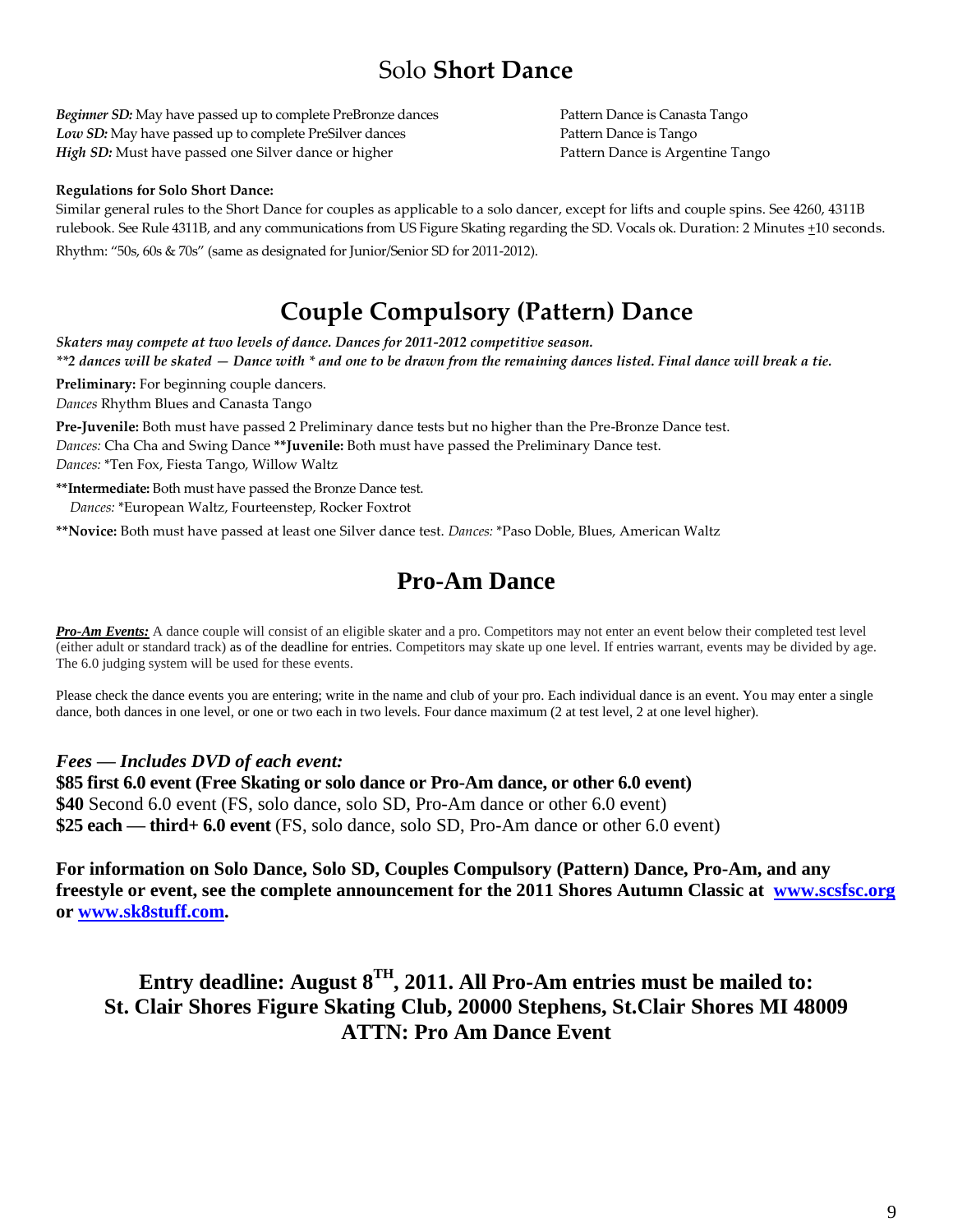## **Shores Autumn Classic 2011 Practice Ice Information**

Practice ice for the St. Clair Shores Autumn Classic may be reserved online, or may be purchased at the practice ice desk during the competition. If you pre-pay for sessions and fail to reserve them online, your pre-payment may be applied towards sessions purchased at the registration desk during the competition.

If you choose to reserve your sessions online, please fill out this form and indicate the number of sessions you desire. *Cut the form at the line indicated and mail the bottom portion with your entry form (a separate check is not necessary*). A schedule of practice sessions will be published online when the competition schedule is published. To ensure a fair chance for everyone, online capability for those sessions will be turned on at a time/date which will be published when the schedules are published. This turn-on time will be early evening at least 24 hours after the publication of the schedules. Online reservation capability will be turned off at 6:00 pm on the day prior to the first scheduled practice session.

## **To reserve your sessions online, you will log-on using a link which will be published on www.sk8stuff.com. You will need to use your name and a PIN number which will be provided to you by email once your payment is received.**

All sessions are 30 minutes in duration and the cost is \$12 per session. There is no refund for prepaid sessions, even if not used.

Sessions will be available Friday through Sunday and will be designated by level and discipline (FS, Dance, Pair). You may only reserve sessions appropriate to your entry.

Checks should be made out to ‗St. Clair Shores FSC'. **You must include a valid email address so that we may send you your private PIN code**. Do not share your pin with anyone else (neither St. Clair Shores FSC nor sk8stuff.com are responsible for reservation changes made online by unauthorized users). Practice ice prepayments are not refundable.

Please direct practice ice questions to Celeste Ewald at [CTEWALD@aol.com](mailto:CTEWALD@aol.com)

Return the bottom portion with payment included with your entry.

**CERTIFICATION OF PARENT/GUARDIAN OR ADULT COMPETITOR:**

**I am/my child is an eligible skater under the rules of the USFS and eligible to enter the events as indicated.**

CONTESTANT SIGNATURE: \_\_\_\_\_\_\_\_\_\_\_\_\_\_\_\_\_\_\_\_\_\_\_\_\_\_\_\_\_\_\_\_\_\_\_\_\_\_\_\_\_\_\_\_\_\_\_\_\_\_\_\_\_\_\_\_\_\_\_\_\_\_\_\_\_\_\_\_\_

## **WAIVER OF CLAIMS FOR INJURY:**

I understand that the USFS, the St. Clair Shores FSC, and the City of St. Clair Shores or organizers of this competition undertake no responsibility for damages or injuries suffered by the competitors, in addition, the competitor and his/her parent(s) agree to assume all risks of injury and loss of property resulting from, caused by or connected with, the conduct of management of this competition, and to waive and release any and all claims which they may have against any officials, the USFS, the St. Clair Shores FSC and its Officers.

PARENT/GUARDIAN SIGNATURE (Skater must sign if 18 or older)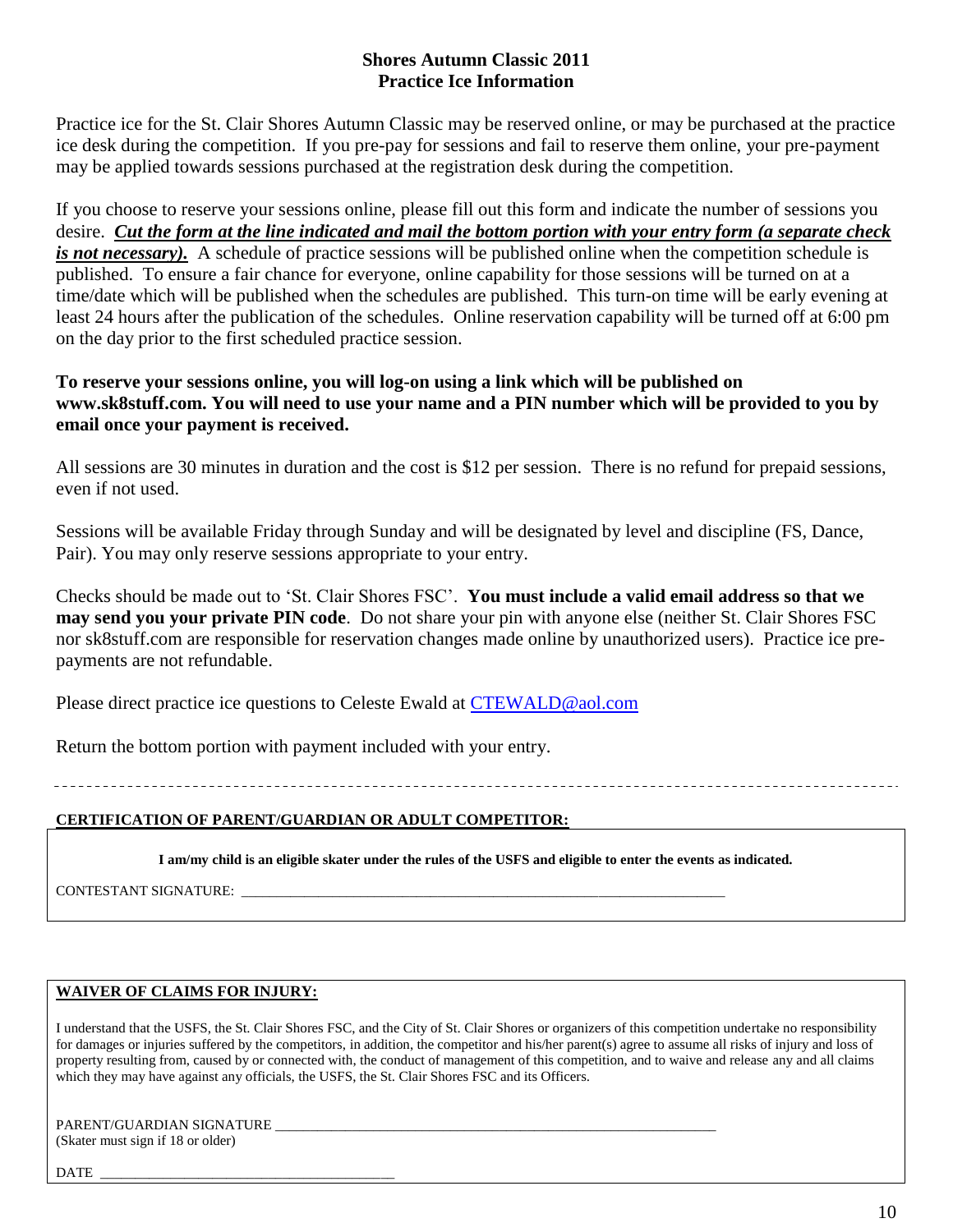### **CERTIFICATION OF COACH**

| I have read this entry form and certify that it is complete and that the competitor is eligible to enter the specified events: |                                                                                                                                                                                                                               |                                                       |  |  |
|--------------------------------------------------------------------------------------------------------------------------------|-------------------------------------------------------------------------------------------------------------------------------------------------------------------------------------------------------------------------------|-------------------------------------------------------|--|--|
|                                                                                                                                |                                                                                                                                                                                                                               |                                                       |  |  |
|                                                                                                                                | Signature Signature and the set of the set of the set of the set of the set of the set of the set of the set of the set of the set of the set of the set of the set of the set of the set of the set of the set of the set of |                                                       |  |  |
|                                                                                                                                |                                                                                                                                                                                                                               | Day Phone # Evening Phone # Cell Phone # Cell Phone # |  |  |
|                                                                                                                                |                                                                                                                                                                                                                               | Address: City State Zip                               |  |  |

## **CERTIFICATION OF CLUB OFFICER**

**I certify that the attached named skater is a member in good standing of the USFS Club indicated and that the test level indicated is true and correct.** Club Officer Name \_\_\_\_\_\_\_\_\_\_\_\_\_\_\_\_\_\_\_\_\_\_\_\_\_\_\_\_\_\_\_\_\_\_\_\_\_\_\_\_\_\_\_\_ Title \_\_\_\_\_\_\_\_\_\_\_\_\_\_\_\_\_\_\_\_\_\_\_\_\_\_\_\_\_\_ Signature \_\_\_\_\_\_\_\_\_\_\_\_\_\_\_\_\_\_\_\_\_\_\_\_\_\_\_\_\_\_\_\_\_\_\_\_\_\_\_\_\_\_\_\_\_\_\_\_\_\_\_\_\_\_\_\_\_\_\_\_\_\_ Date \_\_\_\_\_\_\_\_\_\_\_\_\_\_\_\_\_\_\_\_

## **FOR INFORMATION EMAIL**

AutumnClassic11@aol.com

**REFUNDS** – will be issued after the closing date ONLY if an event is cancelled for lack of participation. Two entries constitute a competition in any event

**NO REFUNDS WILL BE GIVEN FOR ANY OTHER REASON, INCLUDING MEDICAL**

## **DEADLINE FOR POSTMARK: August 8 TH, 2011**

**MAIL TO:** St. Clair Shores FSC, Shores Autumn Classic, 20000 Stephens Drive, St. Clair Shores, MI 48080 Late entries must be pre-approved and will include an additional Late Fee of \$25.00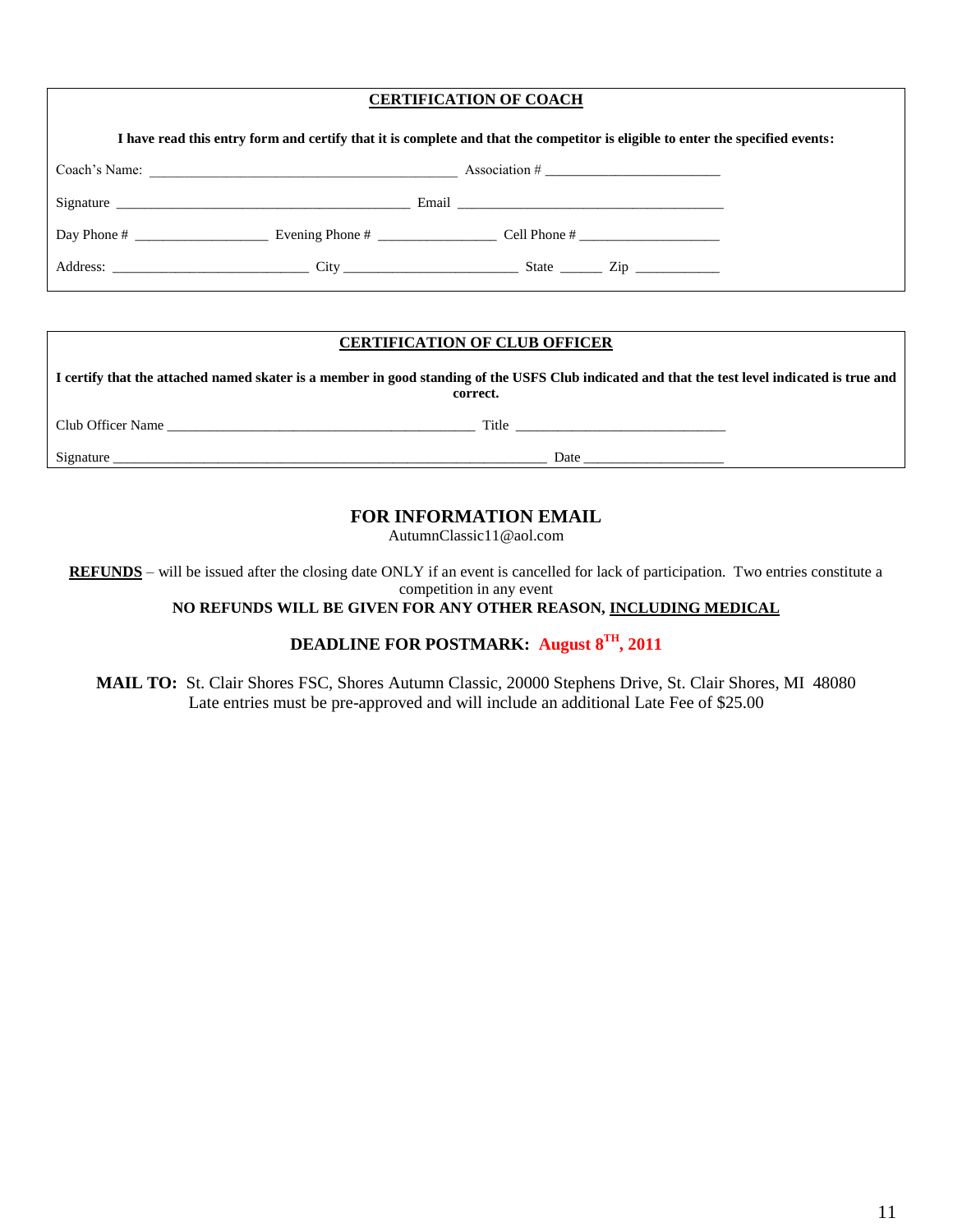**!!Entry Page for Pro-Am Dance Event. Please attach a completed Main Entry Page!!!**

| <b>Skater Name</b> 1.1 and 1.1 and 1.1 and 1.1 and 1.1 and 1.1 and 1.1 and 1.1 and 1.1 and 1.1 and 1.1 and 1.1 and 1.1 and 1.1 and 1.1 and 1.1 and 1.1 and 1.1 and 1.1 and 1.1 and 1.1 and 1.1 and 1.1 and 1.1 and 1.1 and 1.1 and |                 |
|------------------------------------------------------------------------------------------------------------------------------------------------------------------------------------------------------------------------------------|-----------------|
|                                                                                                                                                                                                                                    | USFSA/CFSA $\#$ |
| <b>4 dances Maximum</b>                                                                                                                                                                                                            |                 |
|                                                                                                                                                                                                                                    |                 |
| __Canasta Tango                                                                                                                                                                                                                    |                 |
| __Rhythm Blues                                                                                                                                                                                                                     |                 |
| Pre-Bronze, Pro name & Club                                                                                                                                                                                                        |                 |
| <b>Swing Dance</b>                                                                                                                                                                                                                 |                 |
| <b>Cha Cha</b>                                                                                                                                                                                                                     |                 |
|                                                                                                                                                                                                                                    |                 |
| <b>__Hickory Hoedown</b>                                                                                                                                                                                                           |                 |
| <b>Willow Waltz</b>                                                                                                                                                                                                                |                 |
|                                                                                                                                                                                                                                    |                 |
| FourteenStep                                                                                                                                                                                                                       |                 |
| Foxtrot                                                                                                                                                                                                                            |                 |
|                                                                                                                                                                                                                                    |                 |
| <b>American Waltz</b>                                                                                                                                                                                                              |                 |
| <b>Rocker Foxtrot</b>                                                                                                                                                                                                              |                 |
|                                                                                                                                                                                                                                    |                 |
| <b>Blues</b>                                                                                                                                                                                                                       |                 |
| <b>Killian</b>                                                                                                                                                                                                                     |                 |
|                                                                                                                                                                                                                                    |                 |
| <b>Argentine Tango</b>                                                                                                                                                                                                             |                 |
| <b>Quickstep</b>                                                                                                                                                                                                                   |                 |
| International, Pro name & Club                                                                                                                                                                                                     |                 |
| Samba                                                                                                                                                                                                                              |                 |
| Rhumba                                                                                                                                                                                                                             |                 |

**[ ] PreBronze** [ ] Dutch Waltz [ ] Canasta Tango [ ] Rhythm Blues [ ] Cha-Cha [ ] Fiesta Tango [ ] Swing Dance **[ ] Bronze** [ ] Cha-Cha [ ] Fiesta Tango [ ] Swing Dance [ ] Hickory Hoedown [ ] Willow Waltz [ ] Ten Fox [ ] Fourteenstep [ ] European Waltz [ ] Foxtrot **[ ] Silver** [ ] Fourteenstep [ ] European Waltz [ ] Foxtrot [ ] American Waltz [ ] Tango [ ] Rocker Foxtrot [ ] Kilian [ ] Blues [ ] Paso Doble [ ] Starlight Waltz **[ ] Gold** [ ] Kilian [ ] Blues [ ] Paso Doble [ ] Starlight Waltz [ ] Viennese Waltz [ ] Westminster **Waltz** [ ] Quickstep [ ] Argentina [ ] Rhumba [ ] Cha Cha Conge.

#### **[ ] Adult PreBronze**

[ ] Canasta Tango [ ] Cha-Cha [ ] Willow Waltz [ ] Ten Fox [ ] Fourteenstep [ ] Rocker Foxtrot

[ ] Silver Samba

#### **[ ] Adult Silver & Up**

- [ ] Foxtrot
- [ ] American Waltz
- [] Tango
- [ ] Blues
- [ ] Kilian
- [ ] Quickstep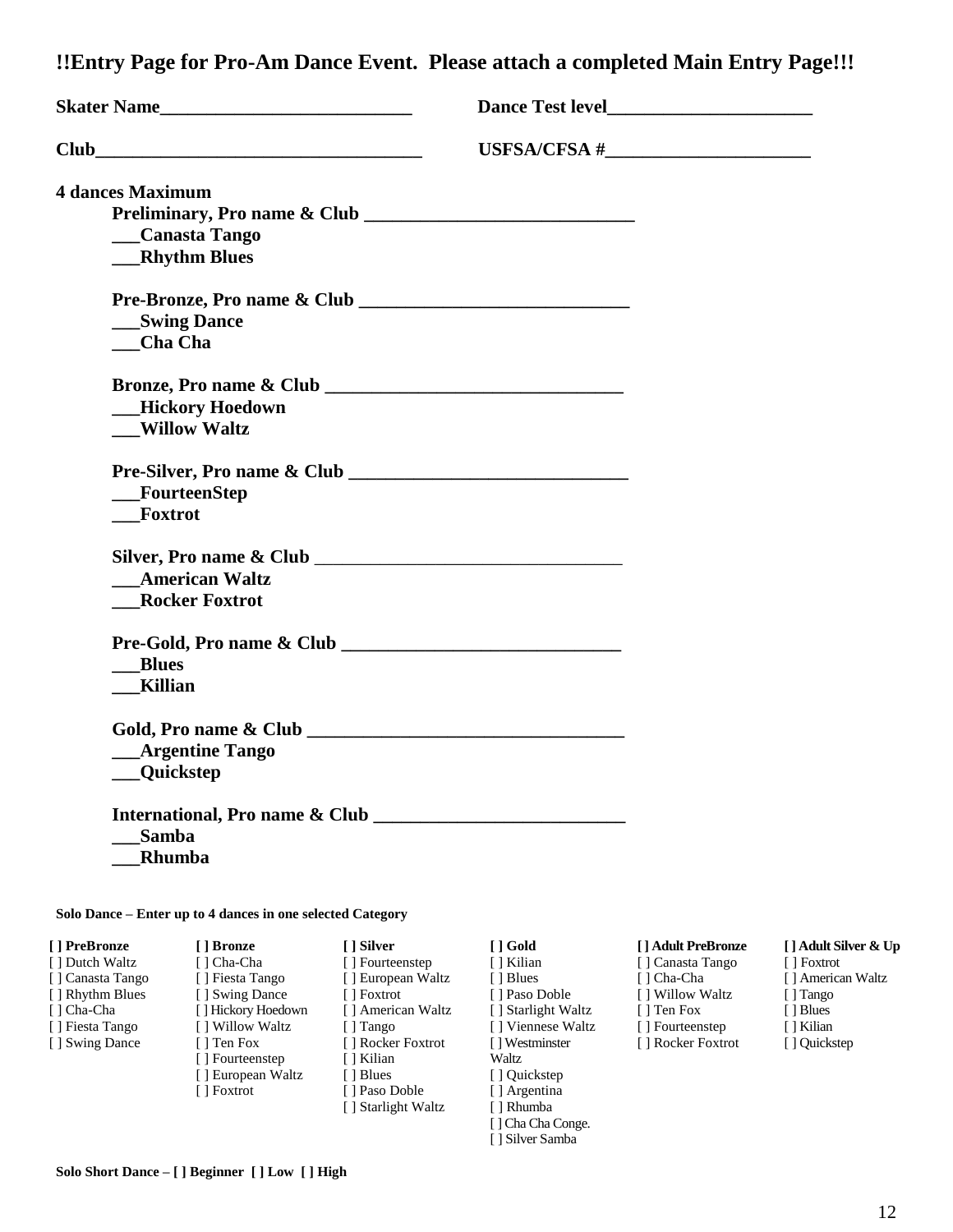**Entry deadline: August 8th, 2011. All Pro-Am entries must be mailed to:**

# **St. Clair Shores Figure Skating Club, 20000 Stephens, St. Clair Shores MI 48009 ATTN: Pro Am Dance Event**

**All questions to [AutumnClassic11@aol.com](mailto:AutumnClassic11@aol.com)**